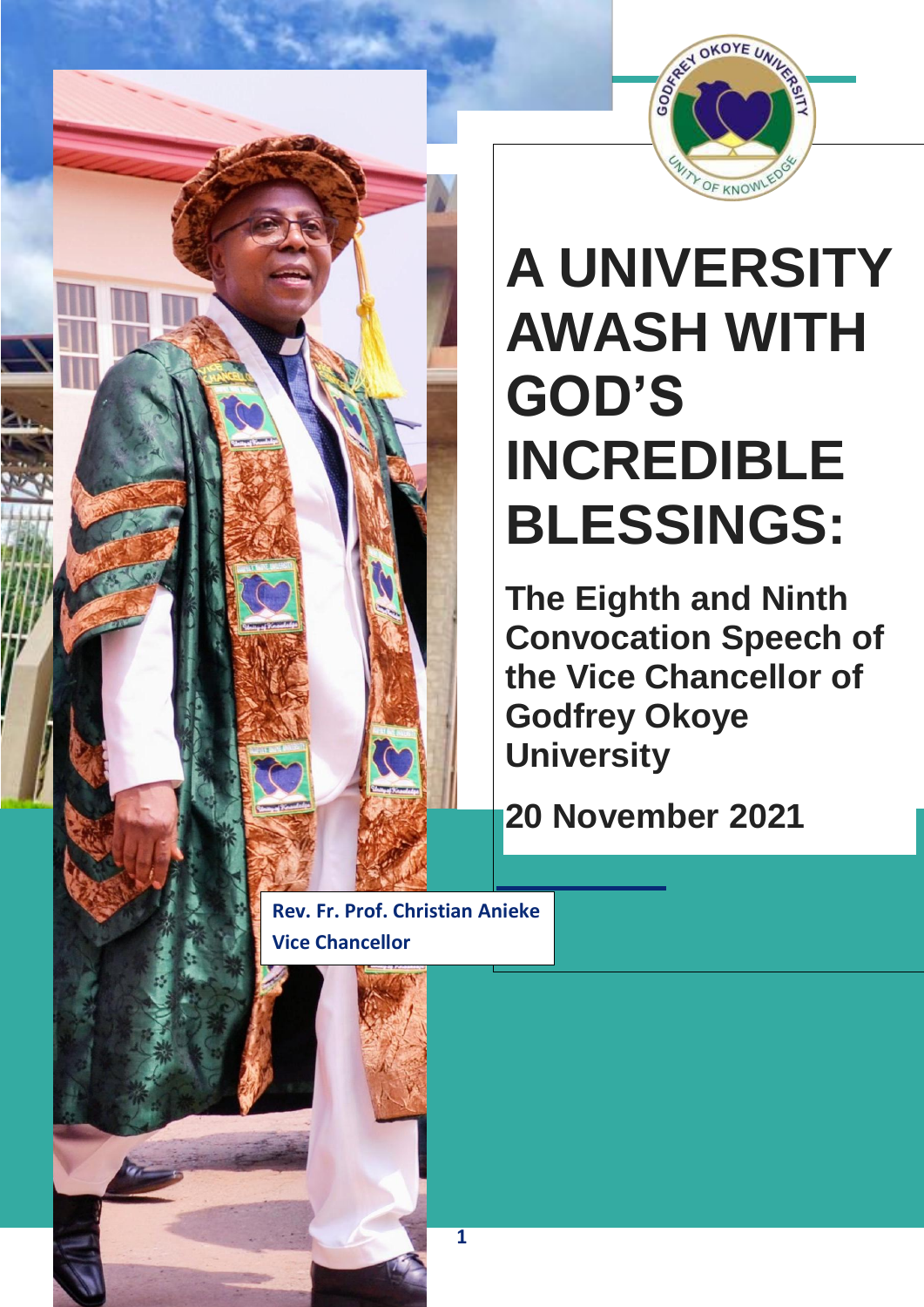#### *Protocol*

**Großer Gott wir loben dich Herr, wir preisen deine Stärke Vor dir neigt die Erde sich Und bewundert deine Werke Wie du warst vor aller Zeit so bleibst du in Ewigkeit**

**Holy God, we praise thy name; Lord of all, we bow before thee! All on earth thy sceptre own, All in heaven above adore thee. Infinite thy vast domain, Everlasting is thy reign.**

On behalf of the senate, staff and students of Godfrey Okoye University and its group of institutions, I warmly welcome each of you to this 8th and 9th convocation of our university.

Your Excellencies distinguished ladies and gentlemen, the Covid-19 pandemic which started last year overwhelmed the whole world, shook the foundations of all facets of life and detonated an atomic bomb of socio-economic and political transmogrifications with unforeseen disaster of unimaginable proportions. As Achebe writes in Things Fall Apart, "In that brief moment the world seemed to stand still, waiting. There was total silence. The men of Umuofia were merged into the silent backcloth of trees and giant creepers, waiting." This setting of suspense, trepidation, depressing helplessness, which Achebe uses to portray the appearance of the much hated court messengers, captures the mood of the world in the outbreak of the pandemic. Universities and schools, churches and markets, hotels, amusement parks, everything came to a standstill, waiting. It was clear that only with divine blessings and intervention that any institution could survive the biggest threat to institutional existence in our century. In our own case, surprisingly, God started pouring unceasing rains of blessings on our university in indescribable ways. We were able to move all our lectures and activities online. We taught online, held our tests online, did projects online and conducted all examinations online, using students' webcams linked to zoom and our virtual classroom to supervise our students as they wrote their virtual examinations. Thus we are one of the few universities that did not lose an academic year last year. In fact, the set of last year surprised us with their smartness and ability to adapt, answer lots of application questions online and finish their examinations under incredibly strict supervision of the lecturers and the vice chancellor himself. They will never forget the voice of the vice chancellor as he yells: Who is that coming close you? I will log you out! Tidy up! Get it done and leave!

## **1. Main Campus Road**

The Covid-19 pandemic did not also stop any of our projects because of special blessings God bestowed on our university. Last year, to the admiration of our beloved Governor and the joy of surrounding communities, we completed the road to the main campus of the university, which the Governor Ugwuanyi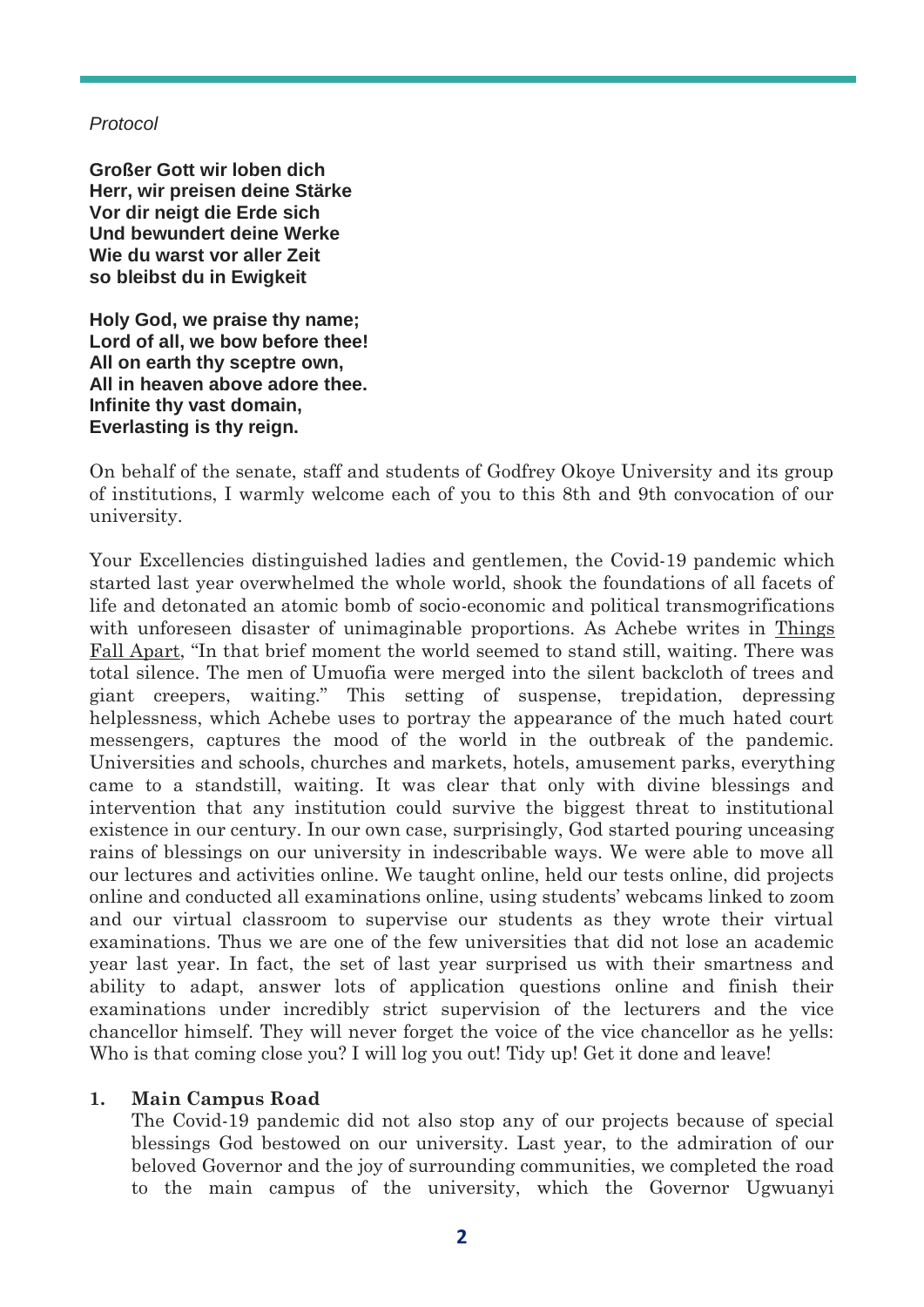administration financially supported us to accomplish. In my speech during the commissioning of the road by our Governor, I said:

*There is more to this road that meets the eye. This road is all forms of interactions and human convivialities. It is therefore not just a road but life, life defined and redefined, shaped and reshaped. And perhaps life transmogrified.*

Distinguished ladies and gentlemen, it is important to repeat what I said at the commissioning of this road last year not only because of the importance of the road in the development of this campus but also because its completion during the raging and crushing storms of the Covid-19 pandemic has remained nothing short of divine intervention and benediction.

#### 2. **Law Auditorium**

The three-floored law auditorium of Godfrey Okoye University, which has become an architectural cynosure in Enugu, designed and built by Architect Matthew Aniakor (our Director of Physical Planning), and sponsored by Barrister Peter Mbah, is one of the biggest blessings of God last year. Nobody could have believed that Barrister Peter Mbah, who is also a member of our Governing Council and one of the greatest philanthropists of our time, could redeem his pledge to bear the cost of the building of such an edifice at a time when it was a case of, as William Shakespeare wrote, "to be or not to be". I was dumbfounded when he transferred the money to us. But I made a promise to him that the university would deploy its intellectual resources and expertise to make the project a reality. Within six months we built one of the best law auditoriums not just in Nigeria but in the world. Within the six months of an incredibly fast building and shuffling of all manners of materials not a single worker sustained an injury in spite of the height, intricacy of the work, and volume of materials. Today our law auditorium stands like an ijere masquerade testifying to human generosity, ingenuity and hard work as well as God's unhidden love for Godfrey Okoye University. I have no doubt that the first graduates of the Law Faculty, who will emerge in this academic year, will reflect in their performance in the final examinations and in the legal field the beauty of their auditorium and enviable learning environment as well as adequate intellectual preparation. I am convinced that the graduates of our robust and beautiful Law Faculty will call the shots in the legal profession in this county in the next couple of years.

#### **3. Visit of Catholic Bishops of Nigeria (21 August 2021)**

This year marks the highpoint of God's countless blessings of our university. 21 August 2021 will remain unforgettable in the history of this university. On this particular day all Catholic bishops of Nigeria visited this university. As Vice Chancellor, my feeling was not different from that of Simeon when he sang *Nunc Dimittis* in the Bible. It is the climax of my administration as vice chancellor. The bishops visited both our Thinker's Corner Campus and this Ugwuomu Nike Main Campus. I just said to myself: With the prayers and blessings of all the Catholic bishops of Nigeria in our university, even if I die today, Godfrey Okoye University will live on and continue its narrative of success unstoppably. A chapel of blessings to commemorate the visit of Nigerian bishops in the context of their second plenary meeting at Enugu (which may not happen again in my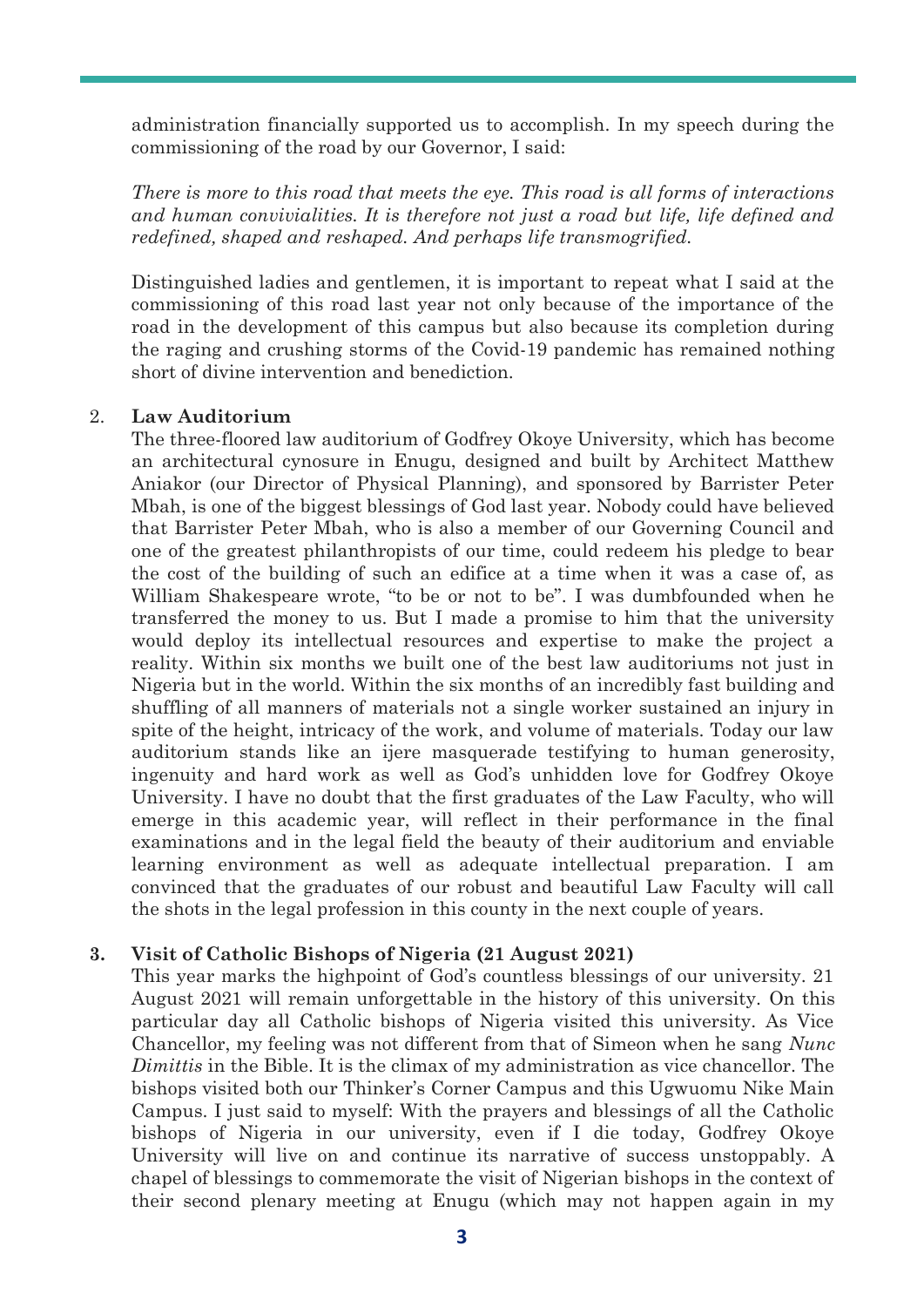lifetime) will be built on this main campus of our university. I thank the propriety, my bishop, for making the visit possible and fulfilling one of my wishes as the pioneer vice chancellor of this great university.

As if in confirmation of the efficacy of episcopal prayers and benediction, a graduate of our university (2017 set) gave birth immediately after the bishops' visit to quadruplets (here in Enugu). Are we still looking for any other sign of God's special favours in our university? In a way, I am not surprised because this is God's own university (as we sing in our University Anthem).

## 4. **The ECO-Social Market Economy (ESME)**

This is a public-private initiative that presents a unique partnership between an international organisation (International Centre for Migration Policy Development), the private sector as well as a private university (Godfrey Okoye University). This initiative rests on three pillars:

i. *GO Uni-European Business Park Ltd.* The Business Park, a private sector component, with a planned funding by the Austrian Development Bank and the European Investment Bank, is situated at the serene and incandescently beautiful main campus of Godfrey Okoye University. Within the Business Park is a lake and a river. It has a virgin forest with rare tropical birds and plants. According to our ESME information handbook, the GO Uni- European Business Park will be a friendly economic community in Nigeria, with adequate recreational facilities and flawless security. It is an eco-friendly self-sustaining park with access to water, electricity and sanitation for companies, students and residents to support economic and social development. Godfrey Okoye University has provided a 400,000 m² land for the Business Park. This Business Park will ensure adequate infrastructure for its tenants and our campus with guaranteed water supply. It will also be supplied with energy by on-site solar and gascombustion power plants. Garbage disposal will be managed with an onpremise composting plant. All buildings located at the Business Park will be built with modern and eco-friendly construction techniques. The Business Park will provide a secure and economically beneficial environment for doing business. This explains why some European companies have already committed themselves to invest in it (in areas like construction, energy, agriculture, tourism, services, manufacturing, and healthcare). Up to 500 people will be employed by the companies located at the Business Park." This will of course improve the life of Enugu State and the Southeast tremendously.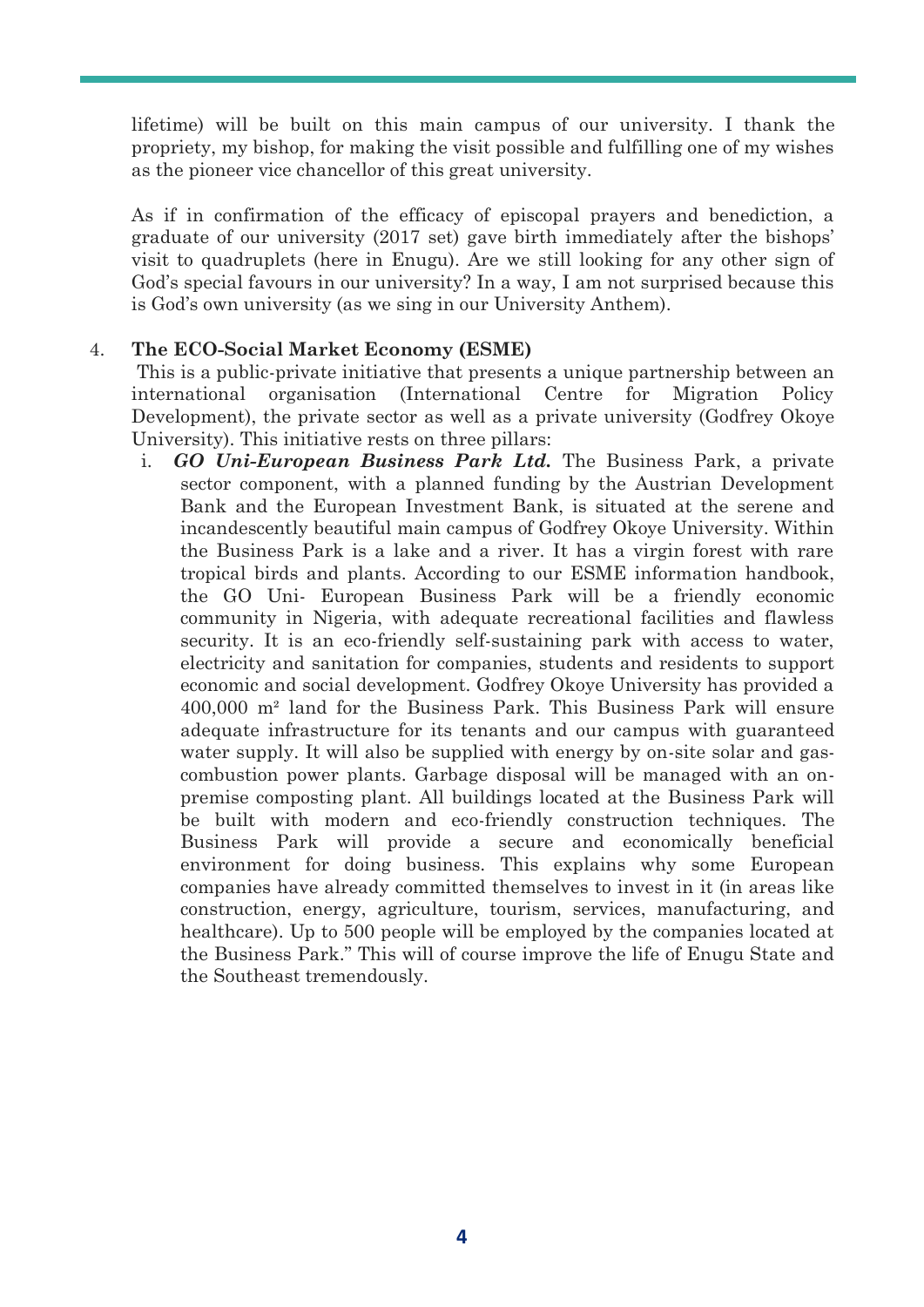ii. *The College of Practical Skills.*  This pillar of ESME is a public sector component. It is implemented by the International Centre for Migration Policy Development (ICMPD) with funding from the German Government through the German Agency for International Cooperation (GIZ) and the Austrian Development Agency (ADA). The College of Practical Skills addresses the problem of lack of skilled labour. Many school leavers and graduates lack the skills needed to secure gainful employment in Nigeria and in the



The Director- General International Centre for Migration Policy Development Gonzagagasse 1, 5th floor A-1010 Vienna Austria

#### **APPROVAL FOR THE IMPLEMENTATION OF NIGERIAN COLLEGE** OF PRACTICAL SKILLS AND START-UP CENTRE

I am directed to convey that approval has been granted by President Muhammadu BUHARI, GCFR, for the implementation of the Nigerian College of Practical Skill and Star-up Centre. To this end, Mr. President has directed the Ministry of Education, Ministry of Youth, Sports and Development and the National Commission for Refugees, Migrants and Internally Displaced Persons (NCFRMI) to take immediate action towards ensuring the actualization of this laudable pilot project by ICMPD.

 $\overline{2}$ Kindly accept, as always, the compliment and regards of the Ambassador, please.



world. The College will be providing training in areas where companies in the Business Park and other companies in the world have need. With such trainings involving European and Nigerian experts, unemployment and unemployability of the youth will be reduced. It is ironical that many companies are in dire need of skilled workers whereas there are millions of youths who are seeking jobs but cannot be employed because they lack the required skills. This is the gap that the College of Practical Skills intends to fill. It is also very important to address the issue of reintegration of irregular migrants, returning to Nigeria from Europe and elsewhere. Also European companies are certainly going to be seeking skilled workers from countries that train their citizens well for job opportunities in the world. We have also secured approval from the federal government for the College of Practical Skills *(see the approval above).*

iii. *Start-Up Centre.* This is a private sector component of ESME with private sector funding through cooperation with a Micro-finance bank (Umuchinemere ProCredit Micro Finance Bank). The idea of this pillar of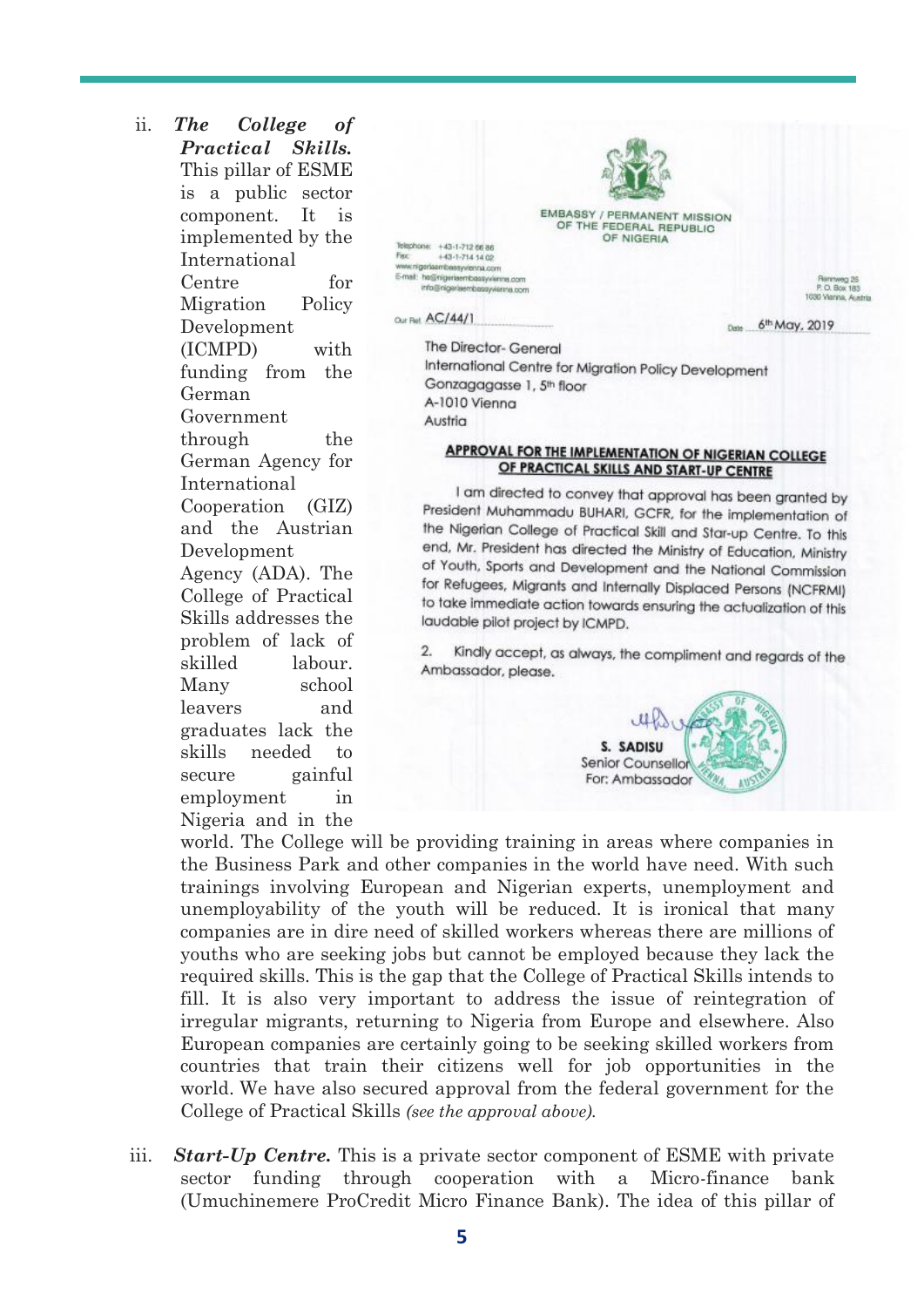ESME is to provide funding for trained workers who lack the funding to begin their business. Providing such an arrangement for funding will be a big motivation to the trainees who may not be employed by companies or who prefer to be self-employed. It is a loan that will be paid back by such workers.

With the ESME project, our university has indeed taken the lead among Nigerian universities in the development of the Nigerian society and the African continent. I thank all those who have made this project possible, especially the Director of ICMPD, Dr. Micheal Spindelegger, who is really the anchor person in the whole project, as well as the Project Director, Mr. Andreas Gebauer.

## 5. **Directorate of Continuing Education**

Godfrey Okoye University has three things in common with the private sector: innovativeness, adaptability and foresightedness. Since our university philosophy defines education as a dialogical process of acquisition and dissemination of knowledge, we have continued to be in dialogue with all sectors of society and identified areas where certificate programmes can be mounted to improve the work and professionalism of our people. The senate has also approved that all our certificate programmes should be placed under the Directorate of Continuing Education.

## **6. Scholars Centre for Commerce and Industry**

The Scholars Centre for Commerce and Industry is an arm of the Nigerian Chamber of Commerce and Industry. The centre exists to entrench the spirit of entrepreneurship in students, give them the opportunity for hands-on experience in project development, project implementation, accounting, funding, business registration, import and export, as well as registration with appropriate professional bodies. Our university is the first university to have such a centre in the Southeast and has also become the headquarters of the centre in the Southeast. The centre organizes workshops and trainings for all categories of business people, provides consultancy services on import and export of goods, company registration and funding. It is our plan to ensure that no graduate of Godfrey Okoye University is without a job after graduation. As you can see, Godfrey Okoye University is more than a university (in the traditional sense); it is an institutional space for the empowerment of young people.

## 7. **Full accreditation of all our programmes**

All our programmes are fully accredited. In the last accreditation of some outstanding programmes, we recorded full accreditation with very high percentage in all the programmes, including our famous law programme.

## 8. **Approval for PhD Programmes**

The National Universities Commission (NUC) gave Godfrey Okoye University approval to run Master's programmes in 2017. Our master's programmes have done exceedingly well, attracting applications from within and outside Nigeria. On top of the approved Master's degree programmes, the NUC has given Godfrey Okoye University approval to run PhD in some programmes. With this approval to run PhD, our university has reached the height of academia. It is an incredible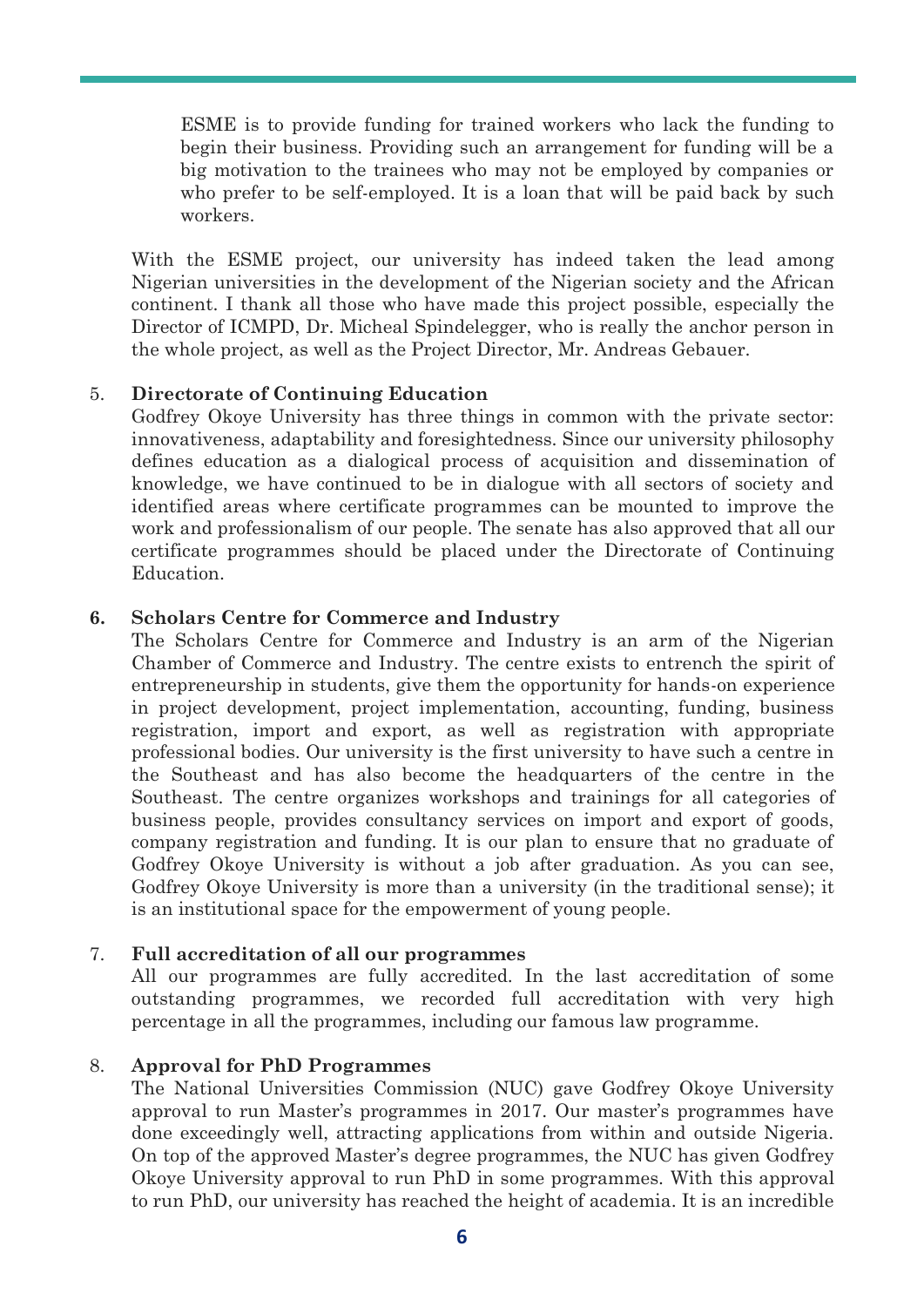feeling of achievement after a long academic journey. It is like reaching the promised land. What is needed now is to show every Tom, Dick and Harry that this is indeed a university awash with the blessings of God.

## **9. Our DNA Learning Centre Africa**

Our DNA Learning Centre located in the Batho Okolo Building on this campus is doing exceedingly well in training our students and students of other universities in DNA Barcoding and Sequencing. It is another big blessing for our university. It has attracted a lot of dignitaries from United States of America and lots of funding for training future scientists in secondary schools in Nigeria with its programme entitled "Back to Science Initiative" (BATOSCIN). Our DNALC is full of good news. Just last month I got this good news:

"I will like to let you know that (GOU/DNALC NIG) we have received the British Council funding for the inaugural **Innovation for African Universities** programme (IAU) 2021.

GOU is one of the few Universities selected from Nigeria/Africa to be a part of this project. The Centre of Excellence (CoE) team, comprised of **City University London**, **University of Nairobi** and **Change School**, will contact the successful projects in the coming days to kick off an exciting year of activity and achievement.

From DNALC Nigeria we proposed to encourage STEM-based entrepreneurship ideas in a network of Nigerian Universities. "(Prof. George Ude)

# **10. Godfrey Okoye University Hand Sanitizer**

Godfrey Okoye University Department of Biological Sciences has carried out lots of research to produce herbal hand sanitizer. The outbreak of the Covid-19 virus gave the university the opportunity to commercialize this product. It is the gift of Godfrey Okoye University to Nigeria in the fight against the spread of the horrifying virus. The university has donated its hand sanitizer to the state government and various persons and organizations in Nigeria as part of its corporate responsibility.

## **11. Lawrence Ugwuanyi Leadership Chair**

Our university has added one more chair to its endowed chairs. It is *Lawrence Ugwuanyi Leadership Chair*. This chair, endowed by our amiable Governor, will be doing a lot of research and publications on leadership. While exploring the variegated contours of leadership today, the chair will beam the research light on the Governor Ugwuanyi's leadership style, its peculiarities and factors responsible for the success of the Governor in making Enugu State one of the most peaceful states in Nigeria. This chair is held by Prof. Sergius Ude.

# **12. GO University Scholarship Board**

Godfrey Okoye University Scholarship Board reveals the face of the Catholic Church in a Catholic university. The Church, following its Lord and Teacher Jesus Christ, has never seen education as a profit-making venture. This explains why it invests a lot in this university. The Scholarship Board expresses the Church's spirit of "option for the poor". About 150 scholarships are given by this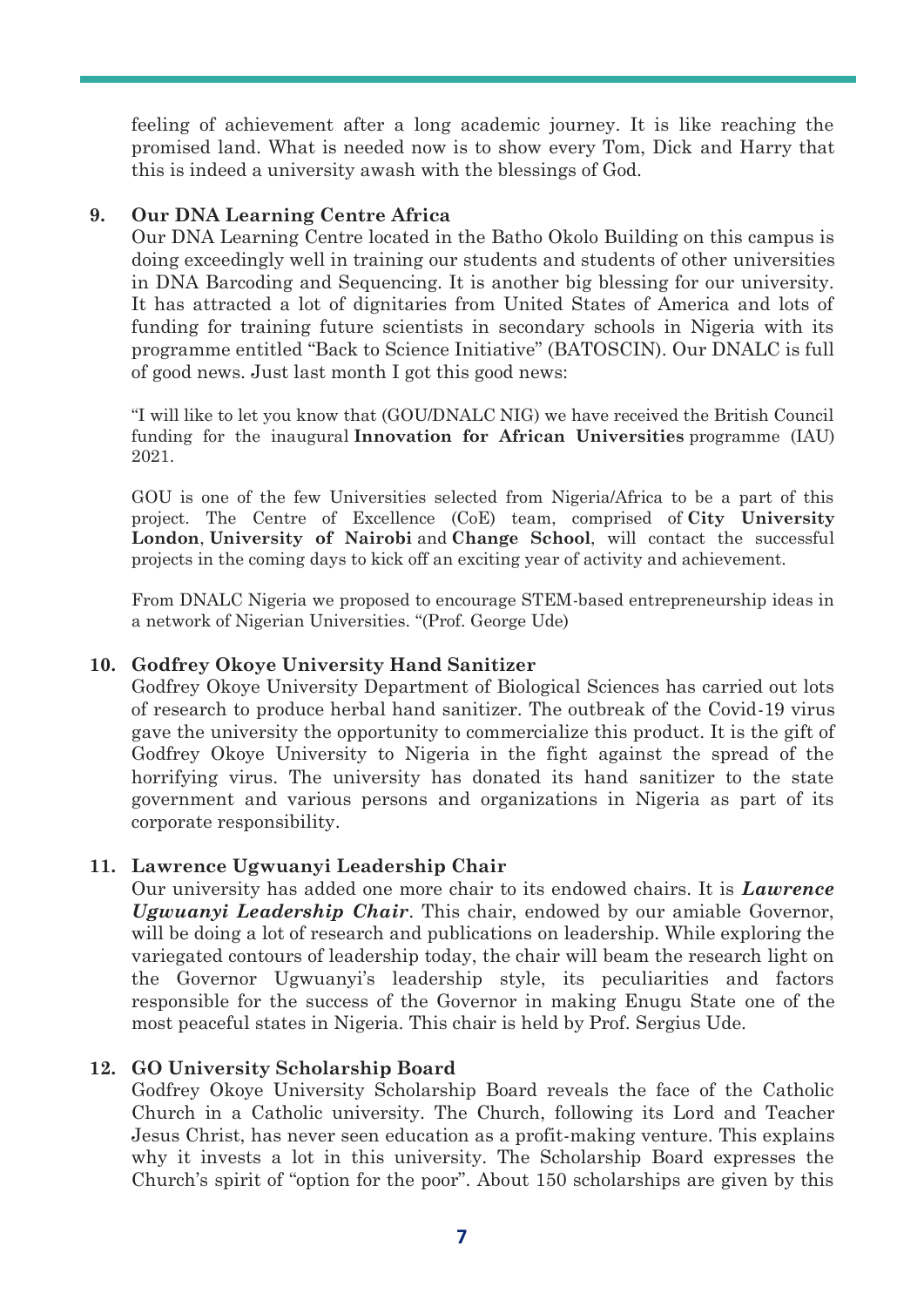university every year to make university education possible for those who otherwise could never have seen the four walls of a university.

#### 13. **Justice Anthony Aniagolu Memorial Lecture**

The famous Justice Aniagolu Memorial Lecture taking place in this university biannually has continued to attract very important personalities in Nigeria to our university, especially in the legal field within and outside Nigeria. This year's lecture under the theme "The 1989 Constitution: A Critical Analysis of Its Applicability to Contemporary Discourse on Constitutional Amendment" brought Chief Femi Falana, SAN, Bishop Matthew Hassan Kukah, Prof. Chidi Odinkalu and many dignitaries from the legal field and other fields of studies. Here again GO University has revealed that it is abreast with the latest epistemic developments and contemporary discourse.

#### **14. Chapel of Forgotten Twins**

Many of us will be too shocked to hear that there used to be places in Nigeria where twins were thrown and abandoned in the past. They were sacrificed to unknown gods, rejected by society, taken to a bush and abandoned there to rot away in the jaws of unseen forces. One can imagine the cries of such children as the morally benighted elders turned their backs on them. This place used to be one of such places. Isn't it an irony that a place that meant death for innocent children has become a place where the whole world is coming and where life is being given to young people through sound education? As the Lord says, "The stone which the builders rejected has become the cornerstone." This university will never fail to provide education, hope, love and empowerment to young people. Life that was taken away from innocent twins must be given back to them through all young people who are studying (and will study) in this university. Mr. Andreas Gebauer (our Director of the GO Uni-Europeans Business Park and allied main campus projects) has heard the narrative of this place from me, and requested me to get the senate approval for a chapel dedicated to the abandoned and forgotten twins to be built in this place. We have already secured the senate approval and the funding for it and the chapel will be finished and dedicated in the next one year. I am convinced that God wants Godfrey Okoye University to be built here so that this university will represent life, hope, love, knowledge, empowerment, enlightenment and joy to our young people, as well as serve as an institutional reparation for the sins of the past.

## **15. Our professors**

To be a professor of Godfrey Okoye University is something prestigious. It is the outcome of a very rigorous academic journey. This explains why we celebrate our newly promoted professors with *GO University professorial investiture*. Before this great academic celebration the newly promoted professor must pick a date for his or her inaugural lecture. It is not only the beautiful gown of our professors that distinguishes them but also the brilliance of their inaugural lectures, which have been outstanding and abreast with the latest research in their fields. I would like to commend the last inaugural lecturers, Prof. Titus Nwanne of Banking and Finance, and Sr. Professor Marysylvia Nwachukwu for their beautiful lectures and profundity of thought.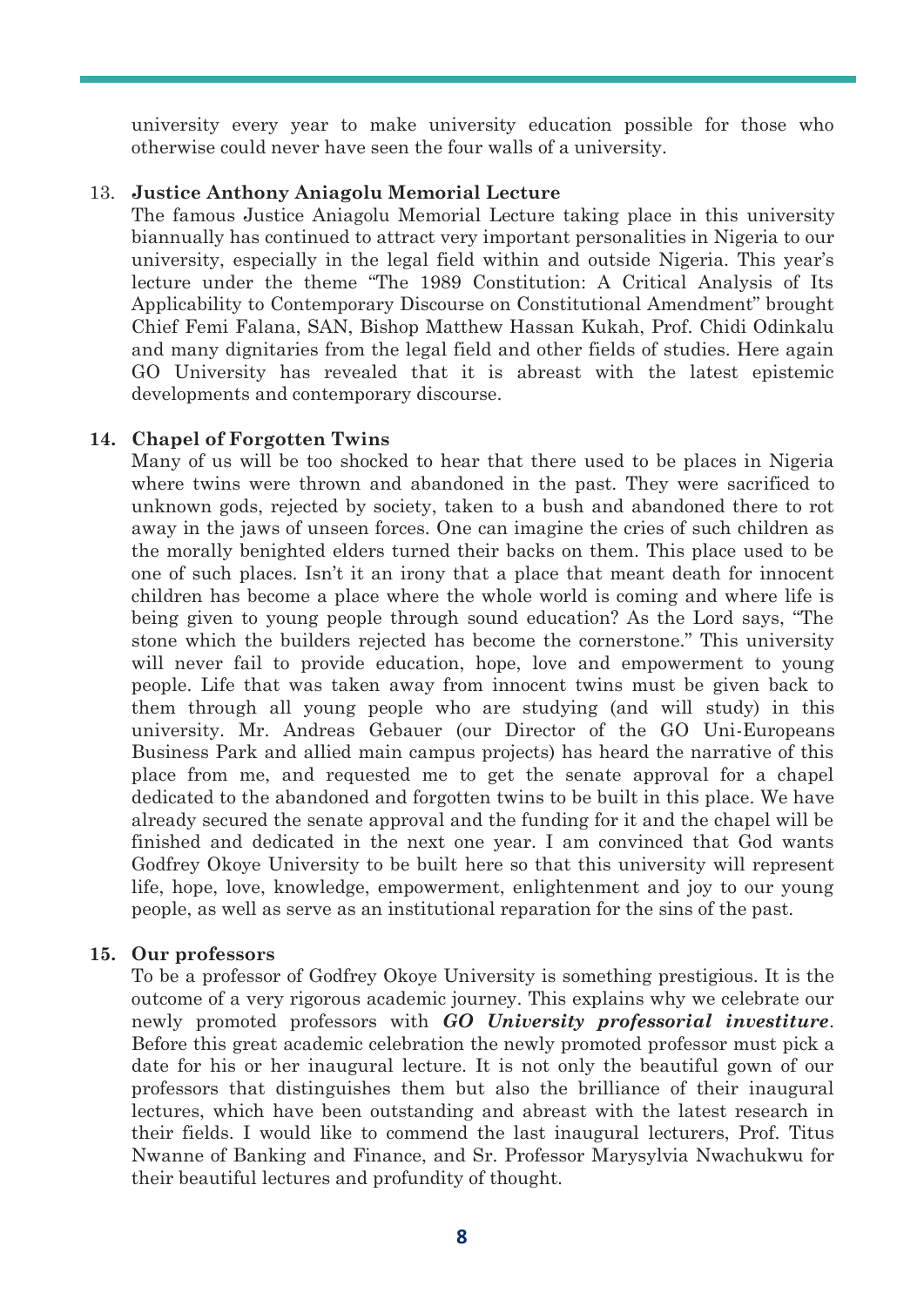## **16. Our Graduates**

If the ranking of universities was based solely on the percentage of students who are employed or are pursuing higher degrees on scholarships two years after graduation, I am pretty sure that Godfrey Okoye University would be among ten best universities in Nigeria. It is on record that 70 percent of our graduates are either employed or pursing higher degrees on full scholarships two years after graduation. As of this year 40 graduates of our university are studying in various universities in the world on full scholarship. Some of our graduates, like Doris Aja and Casmir Eze have already concluded their PhDs. Doris Aja received an automatic employment at Dublin City University, where she did her PhD. Our graduates are everywhere in world. Also our graduates are in all sectors of Nigeria: Federal Civil Service, EFCC, military, mass media, politics, Federal Inland Revenue, Federal Fire Service, banks, universities and other educational institutions. In fact, there is hardly any part of or good sector of life in this country where you will not find a GO graduate.

This is a mail I got from our first graduate Victoria Anowia a month ago*: In the past few years, I have been engaged in developing my capacity in the Policy and Governance areas, and in pursuance of this, I was selected by Policy and Legal Advocacy Center (PLAC) and European Union to represent Anambra State, in the 2021 Internship program. I was also elected the First Female Speaker of our Mock Legislative Assembly.*

*Even more, I have successfully secured a scholarship in one of the prominent universities in Canada to run a Master's Degree in Political Science, complementing my M.Sc in International Relations and Diplomacy. In addition to this, I am currently a Teaching Assistant in my Department and understudying a Professor.*

From another student, Precious Batubo, comes this information:

*Dear Prof.,*

*Thank you very much for this email. It is a huge privilege that I do not take for granted. I am very grateful to have attended Godfrey Okoye University because it laid the right foundations for me to excel in further studies and my career. I will continue to make you and the entire Godfrey family proud by God's grace. I am excited to let you know that I started my Ph.D. as well this Fall at the University of Louisiana at Lafayette, USA. This feat is not just for me but for you and everyone else that has contributed to my success. I Thank God for this opportunity and will continue to keep in touch. Best regards, Precious Batubo*

As you can see, GO is going everywhere to the glory of God!

## **17. Approval for Commercial Radio**

Our campus radio, GO Uni 106.9fm won the best campus radio in Nigeria in 2016. It has remained our pride as a university and also of our beloved Enugu State. This year our application for a commercial radio (GOUni Ventures Radio) received the approval of the President of the Federal Republic of Nigeria. This means that we now have a licence that will enable us to broadcast our highly educative and entertaining programmes to all parts of Nigeria.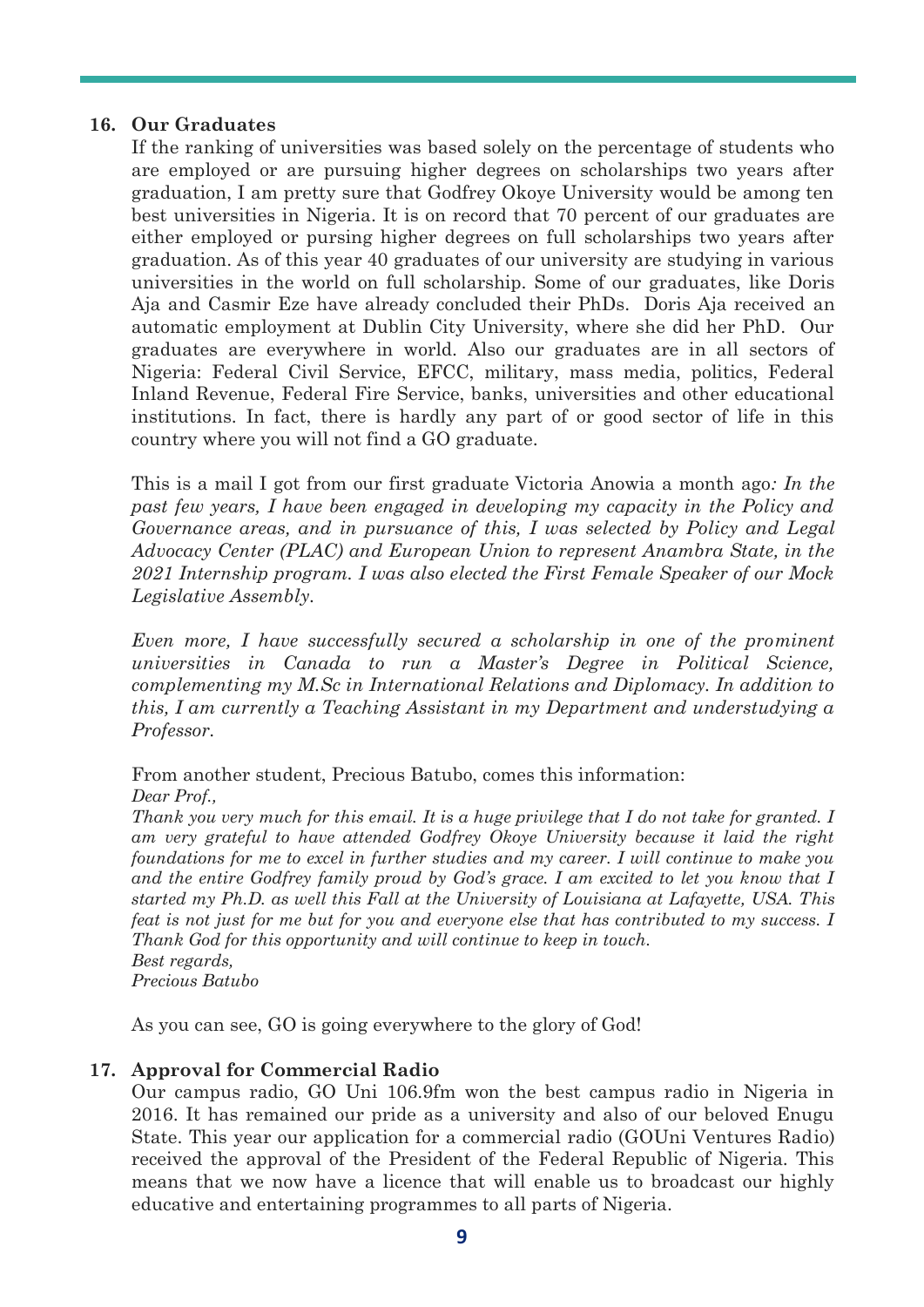## **18. Academic Life on our Main Campus**

The journey to the main campus has been a long one. We have gone through the desert of incredible trials and excruciating pains and hardship. The temptation to go back to Egypt and forget the promised land was real and palpable. But with deep faith and God's benevolence and benediction, we crushed the head of the tempting serpent. The road to this campus was craggy, muddy and tortuous. But since last year the narrative has changed. It is now easy to move humans and materials. Consequently, the development of the main is moving with an incredible speed in spite of the economic "nosediving" resulting from the pandemic. The first companies for our Business Park will start arriving from January next year. Furthermore, our Students of Biological Sciences Department are already here and are using their DNA Learning Centre laboratories for their different experiments. Finally, we have finished the design of Medical Faculty, which will be the biggest Faculty on this campus, spanning 40 hectares of land and having a first-class teaching hospital that will have a lot of Austrian doctors and nurses, who will be working with their Nigerian counterparts. Our Medical hospital will make medical tourism a reality in Enugu State. We have already started building the Medical Faculty and hope to get the NUC approval to take off in 2022.

## **19. Our Scorecards**

Distinguished ladies and gentlemen, in the light of countless blessings of God and our enviable record of achievements, you will not be surprised that our scorecard is growing by leaps and bounds.

## *Godfrey Okoye University: Our Scorecard*

- 1. The first university in Nigeria and Africa owned by a single Catholic diocese, the Catholic Diocese of Enugu
- 2. The best private university in the Southeast of Nigeria and one of the fastest growing private universities in Nigeria
- 3. The private university in Nigeria with the best campus radio (2016)
- 4. The first Nigerian university to make the General Studies programme 'the Use of English' a three-year programme
- 5. The first university in Nigeria to introduce town-and-gown assembly
- 6. The first university in Nigeria to start the Student Training for Entrepreneurial Promotion (STEP) for the entrepreneurial and financial empowerment of students
- 7. The first Nigerian university to offer scholarships to students from each of the 19 Northern states to encourage national integration and development of all parts of Nigeria
- 8. The first private university in Nigeria to establish a well-organised Scholarship Board offering scholarships to 150 students annually
- 9. The first university in Nigeria to establish a DNA Learning Centre Africa in collaboration with the Coldspring Habor Laboratory in New York, USA
- 10. The first university in Nigeria to establish a Liaison Office in Germany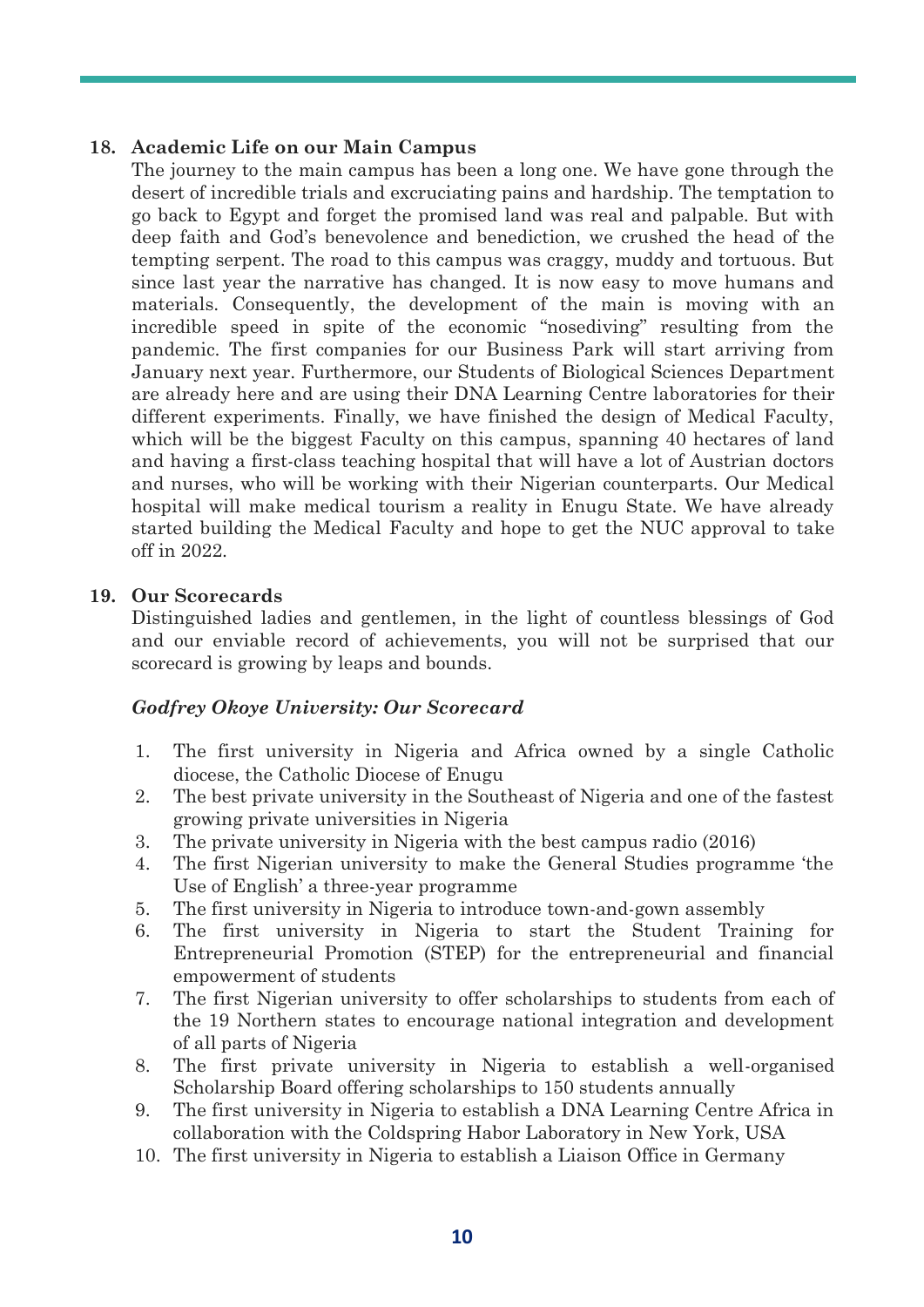- 11. The first university in Nigeria to attract a College of Practical Skills and Start-Up Projects from Europe for the Empowerment of the Youth in Nigeria
- 12. The first university in Nigeria with two natural lakes on campus with indescribable tourist attractions
- 13. The first university in Nigeria to establish a Directorate of Ethics
- 14. The first university in Nigeria to be recognised by the Austrian-based International Centre for Migration Policy Development (ICMPD)as a dependable development partner in Africa
- 15. The first Nigerian university to introduce the April Project Month for all students to enhance their entrepreneurial and professional development
- 16. The first Nigerian university to translate important terms in Biological Sciences into Igbo
- 17. The first Nigerian university to introduce Vice-Chancellor-for- One-Day to encourage competition among students
- 18. The first Nigerian university to introduce mentorship programme for all students, whereby each student has a mentor who is a member of staff of the university
- 19. The first Nigerian university to introduce a certificate programme in Nanny Education to provide well-trained nannies for families and organizations
- 20. The first university in Nigeria and West Africa to mount an international short course on biotechnology and biosafety (July 2018)
- 21. The first university in Nigeria to sign an MoU with African Biosafety Network of Expertise (ABNE)
- 22. The first university to organize and host the National Biosafety Conference (NBC) to create an awareness of the importance of biosafety in Nigeria.
- 23. The first private university in Nigeria to host an annual national conference of Biotechnology Society of Nigeria (August 2015)
- 24. The first private university in Nigeria to have Scholars Centre for Commerce and Industry
- 25. The first private university in Nigeria to have a business park that has attracted a lot of European companies (GO Uni-European Business Park)
- 26. One of the few universities in Nigeria whose activities were not affected by the Covid-19 pandemic because of its robust online facilities and virtual classroom
- 27. One of the few universities in Nigeria whose students go for the national programme (NYSC) the same year they graduate
- 28. The first private university to be visited and blessed by all Catholic bishops of Nigeria during their second plenary meeting
- 29. The first Nigerian private university whose staff member has been appointed a Catholic Bishop (Bishop Ernest Obodo, the Auxiliary Bishop of Enugu)
- 30. One of the first universities in Nigeria to join Austrian-based Africa-UniNet (a network of research collaborations involving 60 African and Austrian universities) with the Vice of Godfrey Okoye University as a board member representing the West African subregion.

#### **20. Farewell and Blessings**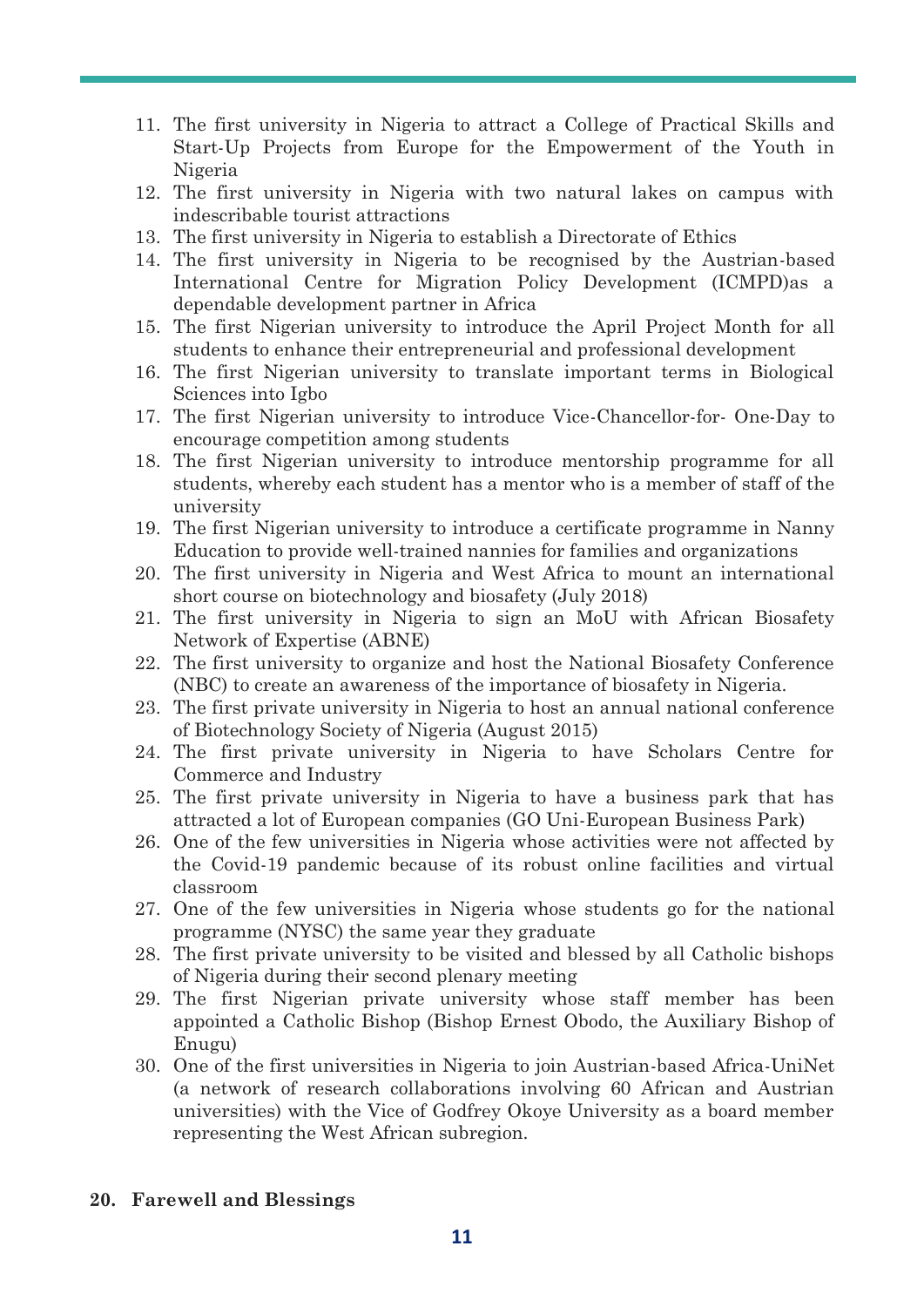#### *To you our graduates:*

Only few Nigerian graduates have been taught and trained in an academic field and formation of good character as you have been taught and trained. To your academic preparation in your field of studies, we have added professional training so that none of you will be seen as a greenhorn in the labour market and in your profession. We have ensured that you have professional training by providing trainings in your different professional areas. We have ensured that you take the required professional exams in your field. We have also exorcised the demon of drug addiction, keeping you away from ravenous, barbarous drug apostles, by constantly protecting you with hawkish eyes, and testing you for drugs regularly. We have provided you with spiritual food which you need to be spiritually smart and impervious to impish forces of a morally depraved and spiritually benighted world. We have assessed your character as part of the requirements for graduation. I am convinced that the doors and windows of your souls are now wide open for God's tremendous blessings. Therefore, I give you my blessings today for your journey of life. I bless you with the gift of good health of mind and body. I bless you with scholarships in all countries of the world. I bless you with countless job opportunities. I bless you with wealth and disposition to use you wealth to improve the life of your fellow human beings. I bless you with beautiful and intelligent wives. I bless you with handsome and smart and wealthy husbands. I bless you with beautiful, intelligent and God-fearing children. I bless you with religious vocations. I bless you with leadership positions in our country and in the world. I bless you with long life and prosperity! I bless your going out and coming in. I bless you with all the blessings of the Catholic Diocese of Enugu. I bless you with the blessings of Nigerian bishops who visited our university this year. I bless you today. I bless tomorrow. I bless you forever.

#### *Remember this:*

**Those who trust in the Lord are like Mount Zion, which cannot be shaken but endures forever. As the mountains surround Jerusalem, so the Lord surrounds his people both now and forevermore.** (Ps. 125)

All you need now is to trust in the Lord and follow your dreams, as Robert Frost writes in his famous poem "The Road Not Taken":

> Two roads diverged in a yellow wood, And sorry I could not travel both And be one traveler, long I stood And looked down one as far as I could To where it bent in the undergrowth;

Then took the other, as just as fair, And having perhaps the better claim, Because it was grassy and wanted wear; Though as for that the passing there